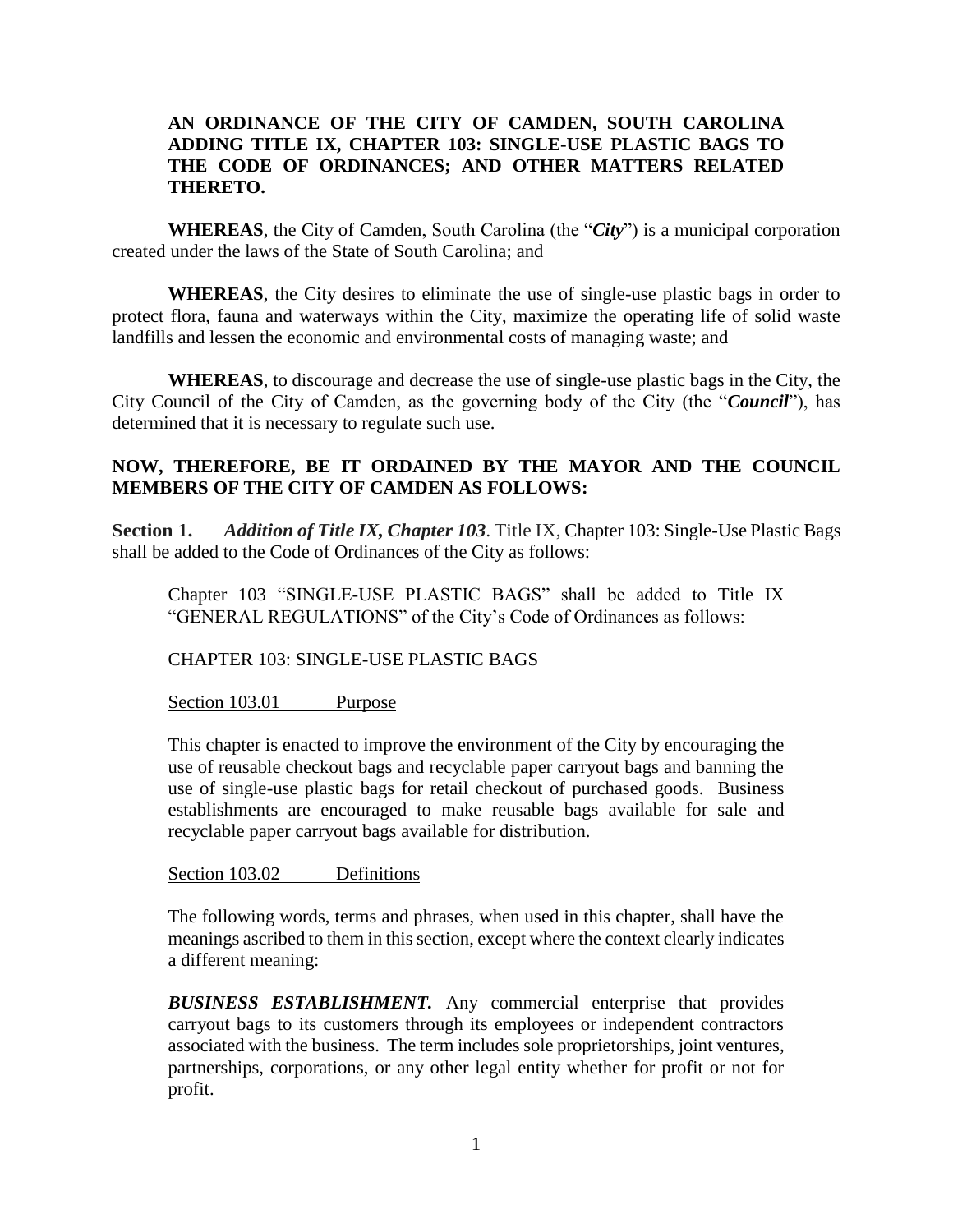*CUSTOMER.* A person who purchases merchandise from a Business Establishment.

*REUSABLE CARRYOUT BAG.* A carryout bag that is specifically designed and manufactured for multiple reuse, and meets the following criteria:

(1) Displays in a highly visible manner on the bag exterior, language describing the bag's ability to be reused and recycled;

(2) Has a handle; except that handles are not required for carryout bags constructed out of recyclable paper with a height of less than 14 inches and width of less than eight inches; and

(3) Is constructed out of any of the following materials:

(a) Cloth, other washable fabric, or other durable materials whether woven or non-woven;

- (b) Recyclable plastic, with a minimum thickness of 2.25 mils; or
- (c) Recyclable paper.

*SINGLE-USE PLASTIC CARRYOUT BAG.* A bag provided by a Business Establishment to a Customer typically at the point of sale for the purpose of transporting purchases, which is made predominantly of plastic derived from either petroleum or a biologically-based source. "Single-Use Plastic Carryout Bag" includes compostable and biodegradable bags but does not include any Reusable Carryout Bags.

#### Section 103.03 Regulations

(1) No person may provide Single-Use Plastic Carryout Bags at any City facility, City-sponsored event, or any event held on City property.

(2) No Business Establishment within the City limits may provide Single-Use Plastic Carryout Bags to its Customers.

(3) Business Establishments within the City limits are strongly encouraged to provide prominently displayed signage advising customers of the benefit of reducing, reusing and recycling and promoting the use of Reusable Carryout Bags by Customers.

(4) A Business Establishment within the City limits may provide or sell Reusable Carryout Bags to its Customers or any person. Subject to hours of operation and applicable regulations regarding the use of public property, including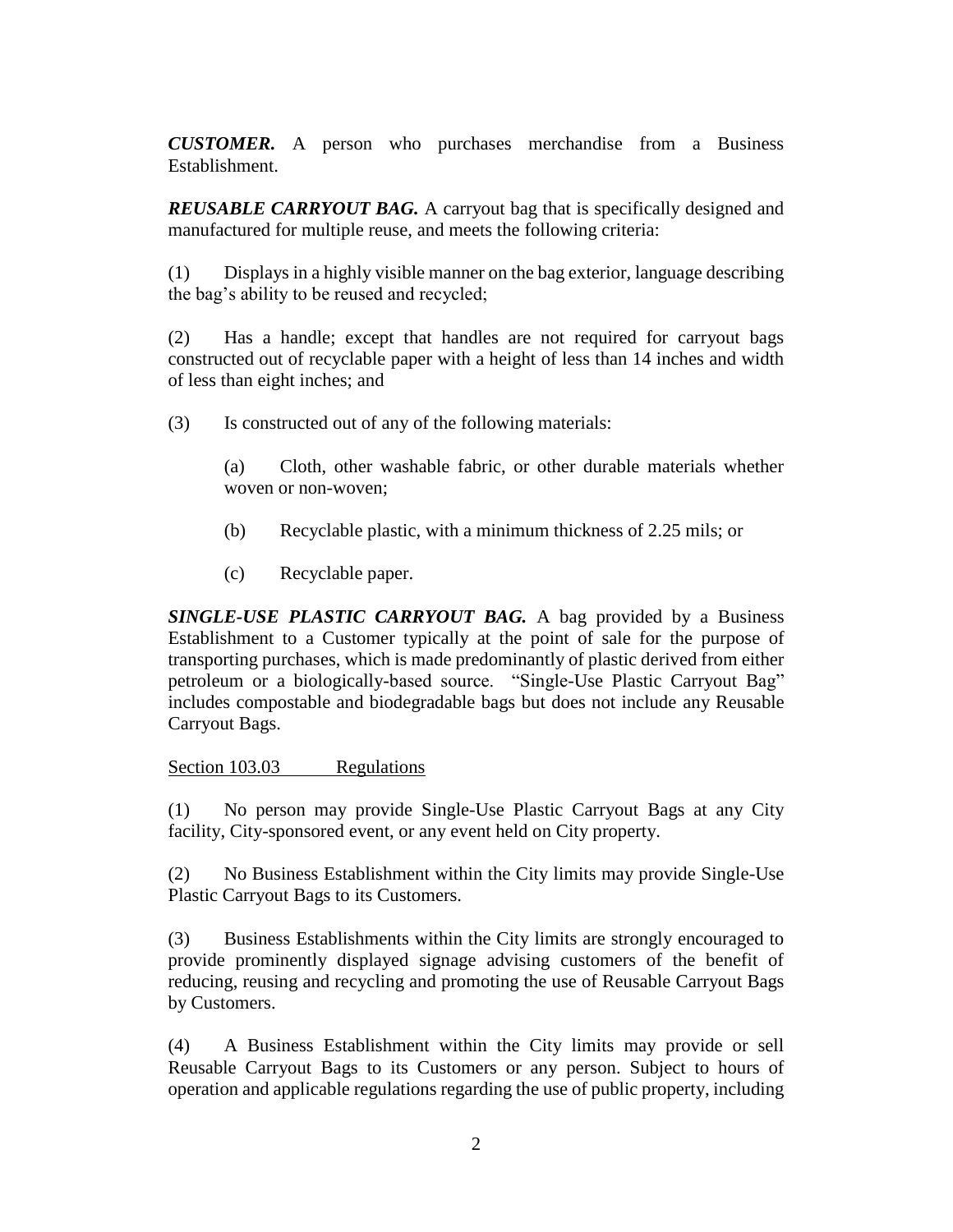those pertaining to solicitation and commercial activities on public property, a person may provide or sell Reusable Carryout Bags at any City facility, Citysponsored event, or any event held on City property.

## Section 103.04 Exemptions

This chapter shall not apply to:

(1) Laundry dry cleaning bags, door-hanger bags, newspaper bags, or packages of bags intended for disposal of garbage, pet waste, or yard waste;

(2) Single-Use Plastic Carryout Bags provided by pharmacists or veterinarians to contain prescription drugs or other medical necessities;

(3) Single-Use Plastic Carryout Bags used by a Customer inside a Business Establishment to:

(a) Contain bulk items, such as produce, nuts, grains, candy, or small hardware items;

(b) Contain or wrap frozen foods, meat, or fish, whether or not prepackaged;

(c) Contain or wrap flowers, potted plants or other items to prevent moisture damage to other purchases; or

(d) Contain unwrapped prepared foods or bakery goods;

(4) Single-Use Plastic Carryout Bags of any type that the Customer brings to a Business Establishment for their own use for carrying away from the Business Establishment any goods that are not placed in a bag provided by the Business Establishment.

#### Section 103.05 Penalties

(1) Each Business Establishment shall receive one written warning regarding a violation of this Ordinance prior to any penalties being assessed. After a first written warning is provided, any Business Establishment that violates or fails to comply with any of the provisions of this Ordinance shall be deemed guilty of a misdemeanor. The penalty shall not exceed \$100 for a first violation; \$200 for a second violation occurring within any 12-month period of the first violation; and \$500 for each additional violation occurring within any 12-month period of the first violation. Each day that a violation continues constitutes a separate offense under this Ordinance.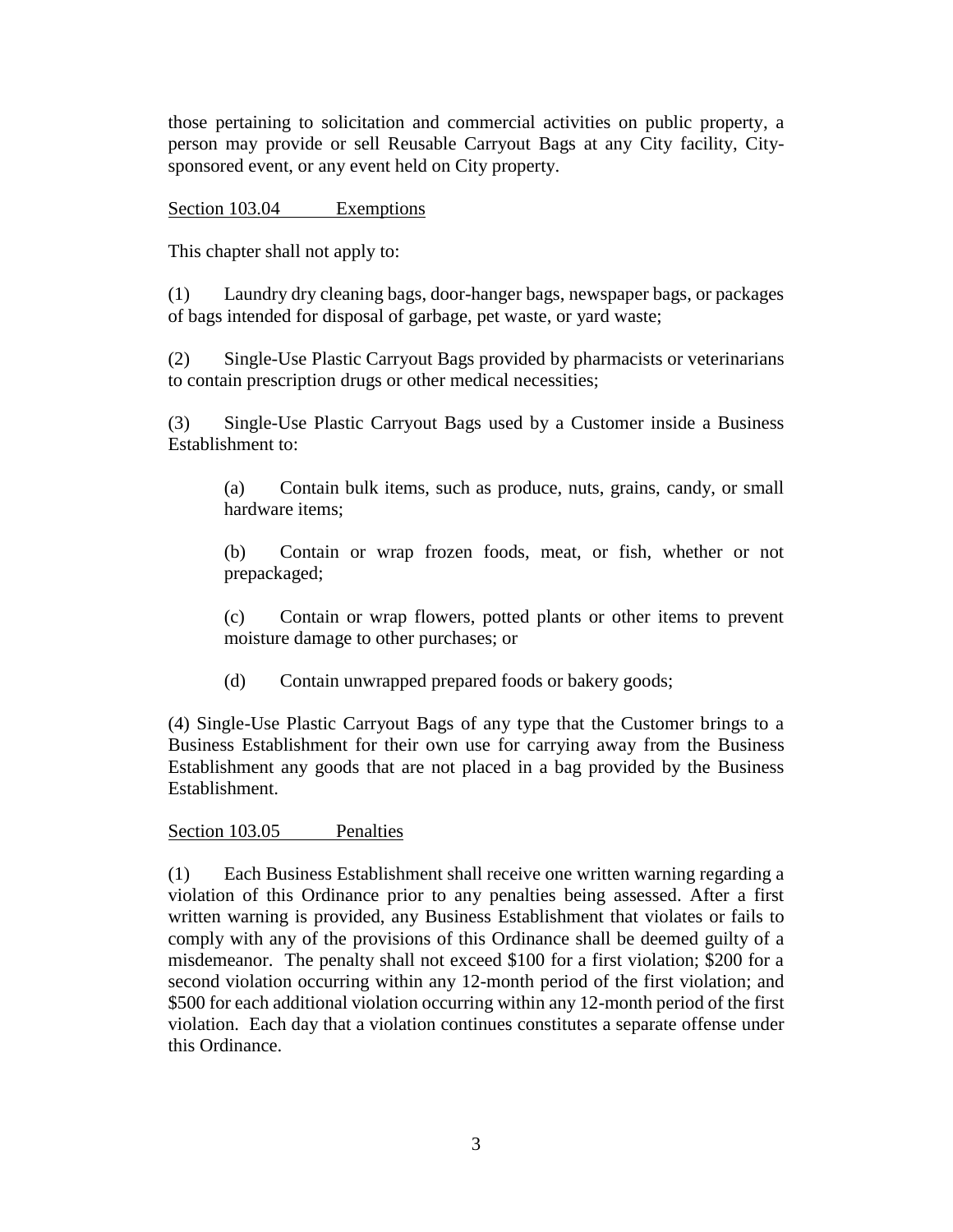(2) In addition to the penalties set forth in this section, repeated violations of this Ordinance by a person who owns, manages, operates, is a business agent of, or otherwise controls a Business Establishment may result in the suspension or revocation of the business license issued to the premises on which the violations occurred. No City business license shall be issued or renewed until all fines outstanding against the applicant for violations of this Ordinance are paid in full.

(3) Violations of this Ordinance are hereby declared to be a public nuisance, which may be abated by the City by restraining order, preliminary injunction, permanent injunction, or other means provided for by law. The City may take any action available at law to recover the costs of the nuisance abatement.

**Section 2**. If any section, subsection, sentence, clause or phrase of this Ordinance is, for any reason, held or determined to be invalid, such decision shall not affect the validity of the remaining portions of this Ordinance.

**Section 3**. That nothing in this Ordinance hereby enacted shall be construed to affect any suit or proceeding impending in any court, or any rights acquired, or liability incurred, or any cause of causes of action acquired or existing, under any act or ordinance hereby repealed; nor shall any just or legal right or remedy of any character be lost, impaired or affected by this Ordinance.

**Section 4**. All ordinances or parts of ordinances inconsistent or in conflict with the provisions of this ordinance are hereby repealed to the extent of the conflict or inconsistency.

**Section 5**. The provisions of this Ordinance shall take effect January 1, 2020. In the sole discretion of the City Manager of the City, if compliance with the effective date of this Ordinance is not feasible for a business establishment because of either (i) unavailability of alternative carryout bags or (ii) economic hardship, the City Manager may grant a waiver of such enforcement for a period of time not to exceed 12 months upon the written request of the business owner or owner's representative.

DONE AND ORDAINED IN COUNCIL ASSEMBLED, this <u>q</u> day of <u>quarentle</u>, 2019.

# CITY OF CAMDEN, SOUTH CAROLINA

 $(SEAL)$ 

Alfred May Drakeford, Mayor

Attest:

Brenda Davis, City Clerk City of Camden, South Carolina

\_\_\_\_\_\_\_\_\_\_\_\_\_\_\_\_\_\_\_\_\_\_\_\_\_\_\_\_\_\_\_\_\_